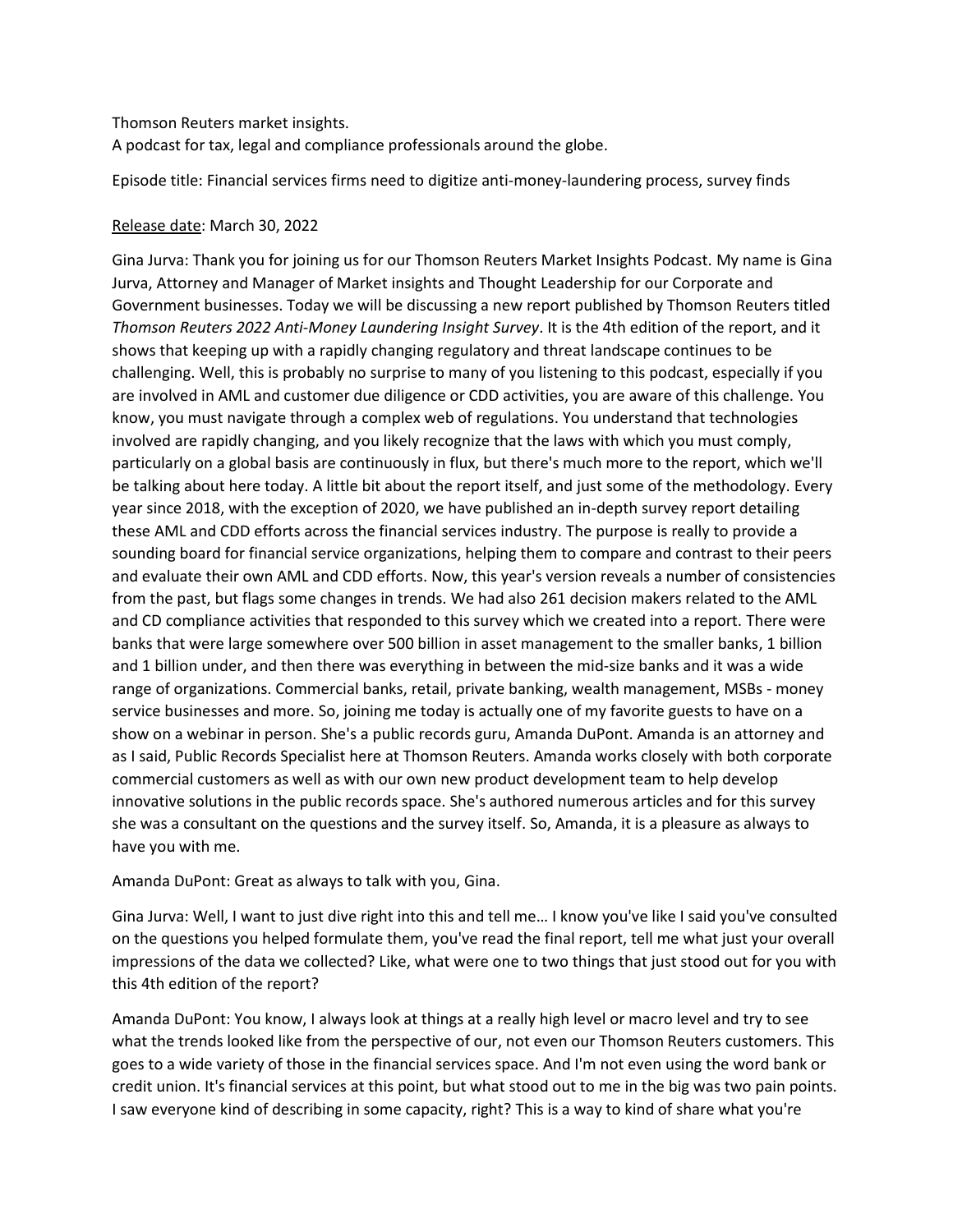seeing set up maybe how your peers are doing things, but obviously the digitization of banking it comes out wide and clear and like the automation frustrations, how they're doing, other kind of onboarding aspects so you just know there's a whole kind of digitization happening in the banking space. And the other really big trend is, there is a need for transparency, how is that playing out? You know, it comes into the data quality, it comes into how they're going to do beneficial ownership, but you just feel the struggle in kind of these two pain points. I saw those as big trends. They need to become more digital. They need to have solutions and tools and data that's transparent and I could feel those kinds of pains and some of the answers we saw.

Gina Jurva: Absolutely, and I think that, you know, we did a webinar on this same topic, this report not too long ago and the audience members were very concerned about those issues, right? Whether we're talking about the implementation of the Corporate Transparency Act, which is part of AMLE 2020, which is not happening this year, the implementation anyway, but it's preparing for it, the transparency. So, one thing I really want to talk about here and this is this was a part of the report around processes and procedures used by the financial services industry to really collect that information, perform risk rating. As you said, more organizations are seeking help from technology and this year's report noted those changes in various processes used to perform digital identity verification. And I get, I think this is of no surprise to people listening to this podcast is that we are all on our phones on a regular basis. We do lots of things on our phones. From banking to social media to anything else really, but the percentage of organizations in our survey that performed mobile phone authentication increased from 23% in 2019 and you jumped to that one took the survey, which was 2021 for this, for the 2022 report, it was 39%. So, you know, almost 40%, that is a jump. Let me ask you this, Amanda, since you're talking to the customers and clients really throughout the United States, does this align with the customers - with the conversations you're having on a daily basis?

Amanda DuPont: Yeah, it aligns. If you just think of, I mean, just think how much everything changed due to COVID for starters. And I know a big bank released in its Q1 earnings, you know, that 80% of its account openings are digital or online, right? That means there's no face to face happening. You watch TV today and I was laughing 'cause I was thinking of how everything is digital, but just local car dealerships saying do it from your home, you don't have to come in, we'll bring it to you. The world has changed rapidly and so the digital identity component and the survey, which we obviously knew, you know, we knew there was going to be a big uptick in it, it just makes a ton of sense because that's where, to your point, that's where people are doing their experience. They expect, I hate using buzzwords, but customers expect a pretty frictionless, you know, phone experience to do whatever they want today, whether it's open a bank account, open a crypto account, open a mutual fund, get a car, I mean, you could go on and on, get tele-services for health. There is just a consumer expectation that you're going to provide services where they're at and that's where they're at right now.

Gina Jurva: Yeah, and that's, like you said, people want and again, it is that buzzword "frictionless experience", but they want it on so many levels and I think we're conditioned for that. And when that doesn't happen, there's a frustration, but with that comes, you know, there's also the need to have security protocols in place and so that's what I really want to pick your brain about how can financial service firms better utilize technology to vet customers when so many people are turning to mobile banking and I think one thing I'll add, there is the stakes are higher than, let's say, you know, you are going to a Starbucks and you're reloading your Starbucks card, and then, you know, it does face recognition and everything is fine and you get your coffee, right? The stakes are a bit higher here when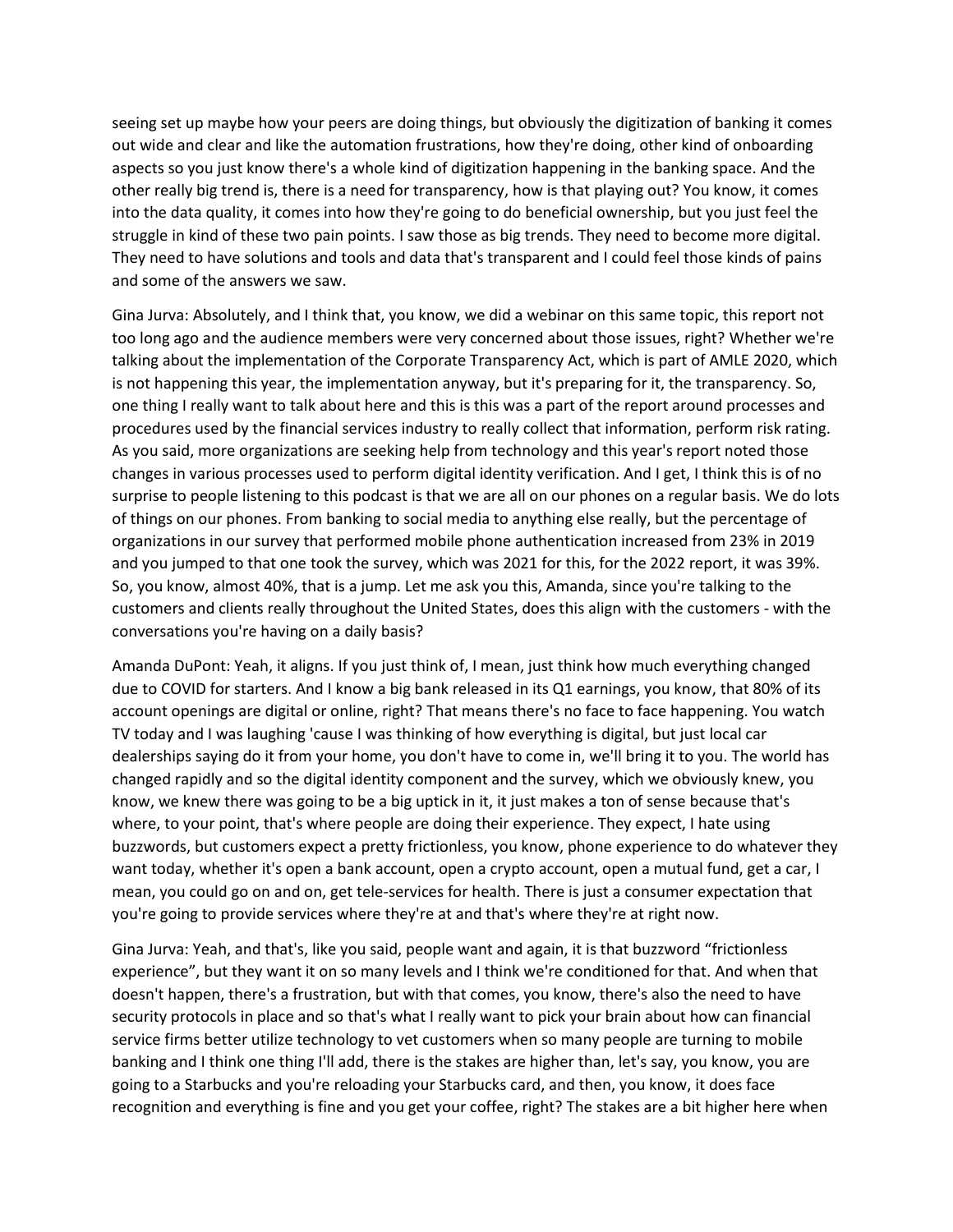we're talking about opening accounts, mortgages, etc. So, what do you think in terms of technology, how to better utilize it?

Amanda DuPont: Well, you know if I'm thinking of our audience who's listening to this, two things jump out at me as everything changes. You really do want to be talking to vendors to your peers, and we've shared this thought, Gina, about like what is a best practice in 2022? It's not a best practice from 2012. It's not a best practice from 2015. It evolves and you have to evolve with it. Top of mind for a lot of the C-Suite is data breaches and security. You can see it in the news around us, right? The IRS just decided it's not going to go with facial recognition around trying to get people to do returns. You have to address the overarching thought process here is - Is it secure? Is it working? But more importantly, you know, I would say, although I know a lot of us are comfortable doing digital. There's an audience that digital isn't right for - elderly audiences. You have to really have an experience for every customer interaction. That's critical and you and then so my other thought is, besides, you know, just knowing you have the toolkit to actually address your particular audience and you know not everyone is Gen Z on a phone, you might have an elderly population, but at the same time do you know what I hear over and over from all my customers who have regulators from the biggest regulators to the smallest state regulators, what have you? No regulator or frankly, auditor wants to hear you have black box technology. You better be able in plain English and your vendor is not doing their job if they cannot help you do this. You have to explain how that security works, how that software works. And there's no reason in 2022 for super complicated answers to those questions, if you ask me. So, you have to be able to answer the Security question and how the software works.

Gina Jurva: Such a great point, and especially what you're saying about mobile banking, is not for every population, and I think that's so true. I also, I think of my own mother, would never have known how to prevent both.

Amanda DuPont: Ask my dad, you know, I mean, I just was watching him like struggle through that and, you know, you could see like this- there has to be an avenue. Yes, 80% of accounts might have opened digitally, but 20% didn't. So, you just have to have the right toolkit to supply to your customer base.

Gina Jurva: Absolutely, let's talk about… so the top three issues that financial firms indicated in the survey, that they're really tracking and monitoring like really just trying to pay attention to, the top three issues for 2021 for financial service organizations were, and this is probably no surprise to you or to anyone listening, virtual currency, cryptocurrency, blockchain. Closely followed by regulatory changes. Huge, huge conversation around regulatory changes and then to get more granular, just anti-money laundering in general. Processes and procedures, staying abreast of that and that, you know, at and this is this really where I want to again pick your brain on this is that the survey found this increasing number of organizations are deploying new processes to make AML and CDD programs more effective, more efficient. You talked about it a bit when we were discussing mobile banking, but how can they really, the utilization of new software and the integration of automation changed the landscape for financial services and the financial services industry that's really trying to wrap their head around things like blockchain, virtual currency, regulatory changes, AML.

Amanda DuPont: Yeah, it's such a good question and, you know, I have thoughts on why are those their top pain points. I mean, really, they're under that whole umbrella frankly, of AMLaw 2020. The new law that, you know, is massively changing how work is going to be done in AML and BSA. If you think about it, I mean I have I've shared this with you, Gina, I mean the law is focusing on using innovation, making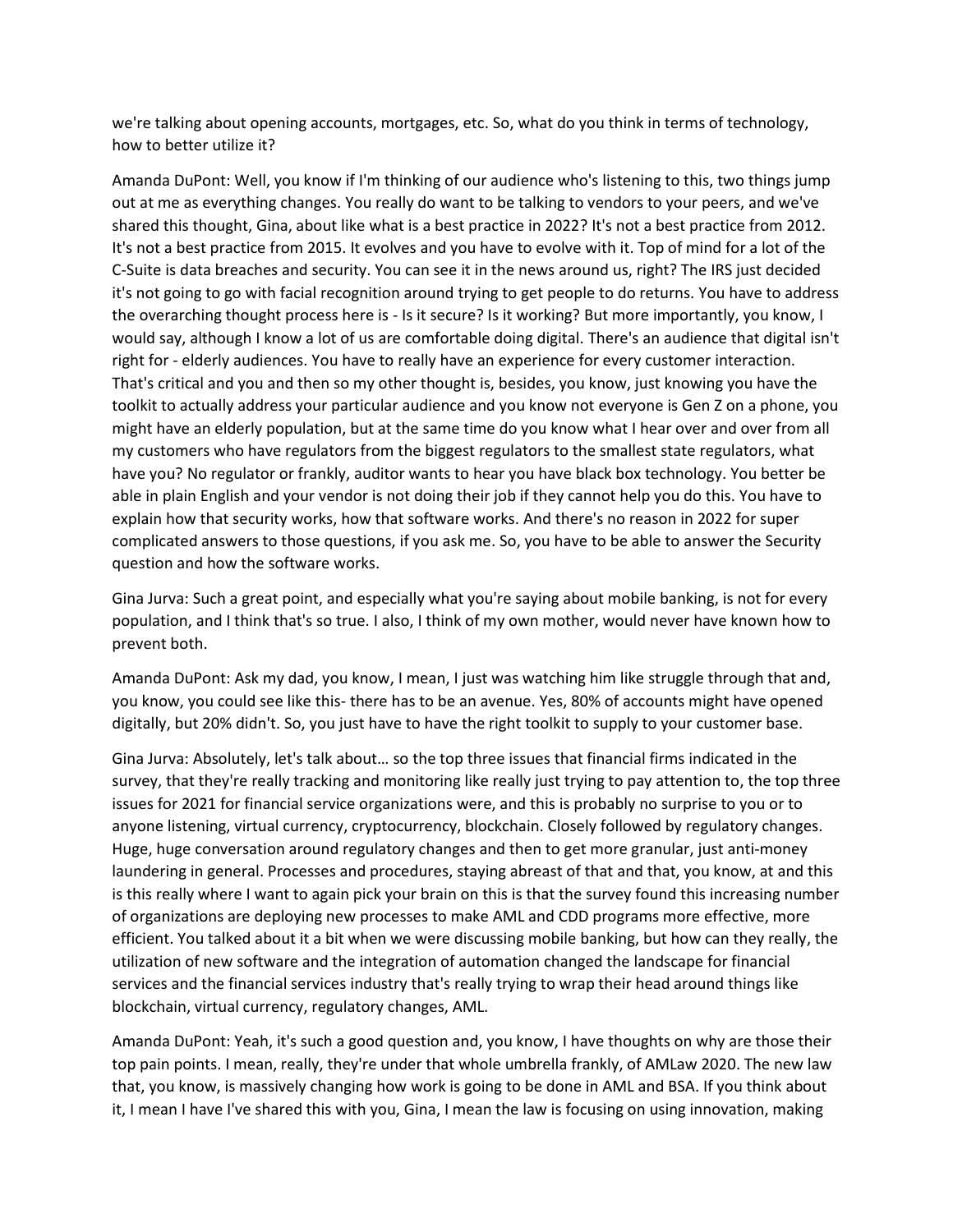sure regulators and the overseeing, you know, government agencies as well as Congress and Senate committees, they all get abreast of technology and where the data is going. So, we can intelligently talk to how to regulate this space so, you know, why do I think virtual currencies crypto, and block are at the top? Well, suddenly they're very much encompassed. As you know, being within the financial institution umbrella you have laws and regulations and under AML and BSA that apply to them. And so, you know, these top three just fall right within the massive AmLaw 2020 umbrella of kind of everyone getting ready to address, I mean, let's just be honest. Another high pain point was beneficial ownership, and we know FinCEN's getting ready to build a directory. So, you feel for all of our BSA-AML decision makers, our executives here. Everyone who's kind of in this space they have a lot of change hitting them, so my takeaway from technology knowing there's all this change happening is think about this. When I talk to customers let's say in sanctions clearing, I hear over and over 99% of the alerts I get, Gina, are false positives. What does that tell you? I mean, when you hear customers saying I do mundane tasks day in day out that seem ridiculous to me in 2022, from a check, the box component of just this is what has to be done. You know it's a broken system and has to have some technology come in to solve some of this just- to me, and you know it's kind of antic- you know, I'm thinking of like an old-fashioned process that I really could rethink today. Sanctions screening being one of them. Another pain point I heard a lot in the last few months from my large financial service customers is regulators asking specifically how are you finding adverse media, how are you monitoring adverse media? We know FinCEN gave guidance to say, "hey start looking at this," and you know, there's no manual way to do these processes. You have to have automation and smart technology, and they're helping you do this. Last thought, this was just a conversation I had. I felt so much pain for this large bank customer who told me she and her research team helped onboard nonpublic companies so they're private, and she has the job, her research team of just kind of doing the KYC and she told me four softwares she went to, just listen to what she told me, she went- she did a sanction check in one software. She went to a different software and did an adverse media check. Did they have anything negative that they needed to be aware of? They went to another tool to build what was essentially a public records look. Fourth tool was to dig deeply about court cases. They really, really cared about court matters and dockets. I listened to how long it took her, how many products she was using and, Gina, I mean for some time there's been one solution to do things like that, but you know, you just feel like customers are struggling here and this is where they probably just want to hear more from their peers or other vendors that might be out there to help solve some of this stuff, because who could keep up with that workload? That just seems hard.

Gina Jurva: Yeah, and I think as you're talking about know your customer, KYC, and what you just described, it's just that I'm lost and having been going to all these different, you know, software technologies, going to different systems. Things get lost and the other thing you had said about sanctions a moment ago too it's like, well, there are check the box things that you really shouldn't be spending your time on and you there are high value things in the sanctions space specifically that you could be working on, and instead if you're doing the more rote tasks that automation could help you with your wasting… there's some time lost their rights in productivity.

Amanda DuPont: Yeah, I just think everybody, I always put my own challenge, if we're building a product here at Thomson Reuters, do CLEAR, I'm always saying you know, could it be done smarter and easier, right? I don't want a more cumbersome process. I don't want a harder process. I really look at everything through that lens. And truthfully, I think our phones have, you know, indoctrinated us to this and just in time shopping, right? I want this now. So, there's just a consumer expectation that it should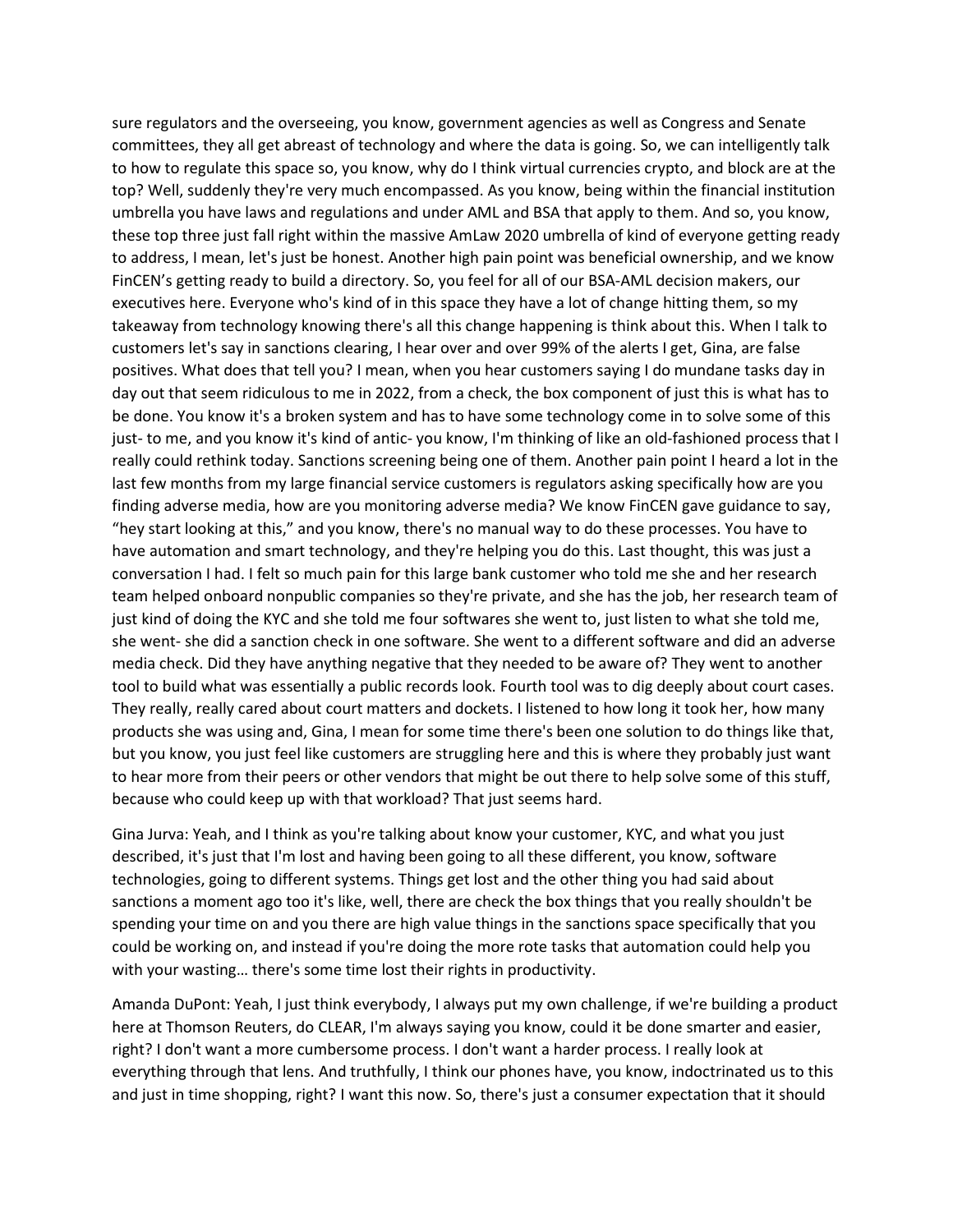be smarter and easier. So, if you're building something and bringing something in-house you need to make sure it's going to address all the regulatory issues you have to face, but you shouldn't be thinking "I have to do highly manual, tedious tasks at this point," that's just an overarching theme I think everybody's seeing. The last thing that really comes up and it plays out in the news every day, FinTech I've said since 2010 and I've said for some time- I remember when I give presentations on any event, I show like a phone, I used to show like my Apple iPhone and say, "Look at all the apps on my phone," banking has fully bifurcated everything is an app and as we saw FinTech just explode, right? As banking became decoupled and all these aspects became apps or FinTechs we now see regulators with, you know, their eyes on FinTech. It was very interesting to hear the OCC controller recently say FinTechs were essentially synthetic banks. They have essentially unbundled what we're banking services and brought them to the market and very much overlooking them with regulator eyes, and so I see FinTechs being more nimble in everything than my traditional banks, but they also recognize there's a lot of regulatory scrutiny on them as is the crypto market, everyone needs to have pretty smart KYC, and just hearing somebody call you a synthetic bank, you know, that should make your ears perk up a little bit to think maybe I need to really make sure I do smart KYC, smart everything that is regulatorily, you know, required of them. So, it is interesting just to see banking in general merge. The funny thing I'd share is, you know, SoFi, who was like essentially a FinTech doing personal lending, they just got their bank charter through the OCC so, you know, it's like I call the banking space an octopus financial services look like banks. Payments look like banks. Banks are partnering with FinTechs. So, everything is changing pretty rapidly here, but at its core you probably want a strong automation process in place because, you know, to not keep up at this point is probably to perish.

Gina Jurva: That's so true. That's so… you're so right on, on that and I like your - I like the image of the octopus. Let me ask you about data quality because this is a point of the report, the survey that actually we, I guess, I don't know if it shocked me, but it certainly raised my attention. So, we know data drives decisions and the quality of an organization's decision-making process is inextricably linked to the quality of its data, right? Good data in, you know, you get better outcomes. This year, survey respondents were asked how satisfied and confident they were with the accuracy of data acquired from their primary data providers. The answer was unfortunately not very satisfied. So, Amanda, as a public record specialist, what's happening here?

Amanda DuPont: You know, like I shared, this goes to industry wide accounts. It's certainly not like my CLEAR customer base necessarily answering this, so I can look at it from what I hear, right? I talked to customers I talked to someone just talking to us to see if we have solutions. So, really, I talked to everybody and the theme I've noticed is when I said, remember I said regulators are making sure you don't have black box, you need transparency. You remember my theme around transparency? I have found CLEAR is pretty unique in the data space, in the public record space, you know. And you've heard me say, Gina, like I always say, buying CLEAR data is like getting your, you know, freshness date on your eggs. You know who gave it to us, it's time-date stamped it truly is transparent, but a lot of the data that is being used in the industry, in general, isn't. It's kind of black box data that you have no real insight on. So, if you're hearing a regulator, say, you know, I need to know where you're getting your data and is this black box, and you can't source it, I mean, that's a problem for you, and that is a repeating theme in the last six months that I've heard. So, I'm not, like, I'm not surprised by that question and that response, because you know, it's a pain point I'm hearing from the audience. And then the other thing I think we have to just recognize is a lot of our financial service customers use in-house data, they know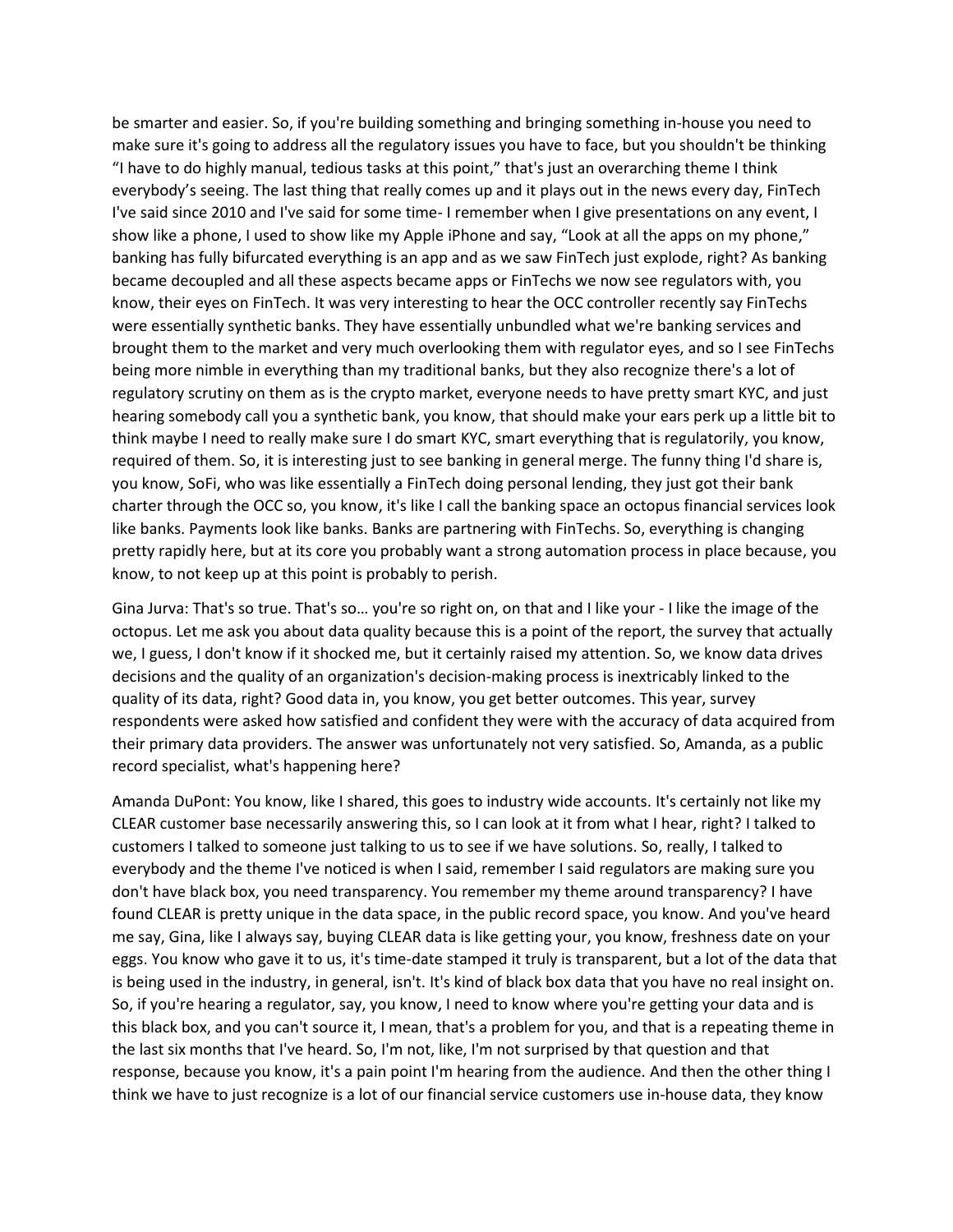it's stale, you know. I mean, data is kind of a generic term, and you have to have high quality data. There's a whole concept giga garbage in, garbage out, and there's just a lot of garbage out there at this point, I'd say.

Gina Jurva: Yeah. What other area I'd like to get into with you, and it's about the challenges, not necessarily the issues that financial service firms are following, but more of the challenges that they're actually reporting that they face. And so, the survey respondents had two big issues, and they both were just about, they rated about the same. And again, to no surprise cryptocurrency and automation, sort of the theme we've been kind of discussing here. And so, about the you know, these being big issues or challenging issues or somewhat challenging issues. How do you suggest and again, we've been talking about this, but how is automation best implemented in the AML space? And really, what advice do you offer, whether it's around crypto or around just automation in general. We talked about automating processes that are more rote tasks, anything further in that?

Amanda DuPont: Yeah, one really nice thing today that's made everybody's life easier is, you know, knowing what APIs are. I always want to remind everybody what do we mean when we use the word "API" and the best way to think about it, you know, let's say you go to a travel app like Bookings.com or KAYAK or Travelocity, I mean, name it, right? When you go into that app, whether you're on your computer, your phone, however you're interacting with it, the website even, when you go and ask it to create a trip for you, it's going behind the scenes and grabbing say, flights from Delta flights from United what have you, hotels, Hilton, Marriott, you know, whatever you're looking at, but all that's invisibly happening as they connect into their websites and push it back to you. APIs are just like that. APIs are, let's say you're sitting in Salesforce you need clear data to drop into Salesforce. It can invisibly happen today, so there are plugin place APIs where customers can turn those on and that's I think, a really big thing for customers to be aware of they might feel like it's too much work for me to do automation, but if there's a takeaway, I tell everybody is there might be plug and play tools already available to you. Like, I think of CLEAR sitting in Salesforce, it's a turn on button for my, you know, generally, commercial lending is using a lot of that, Gina, but you know they're doing their customer due diligence through that kind of tool in Salesforce. So, think about asking is there plug and play pre-built integrations I could turn on, but even when I just gave that API discussion today, there's such a market to build like even if you outsource it and use a third party to do it, somebody can drop, you know, if you need the data, that's a CLEAR or KYC you're gathering they can, you know, make it land where you living, and that's just a big trend. It's not nearly as complicated as people think. We see that as just a huge part of who's using our CLEAR product today. They want it to kind of be where they're doing their work in kind of a click of a button or just auto-feed it in. Those are really good conversations to have with anyone you're buying services from. Can they offer you that kind of flexibility today?

Gina Jurva: Well, that's excellent advice. Any final thoughts on really the future of the anti-money laundering landscape? Specifically, anything you can leave us with 'cause again, I know you talked to so many different customers really on a daily basis or in the financial services space.

Amanda DuPont: You know, it's an exciting space to sit in because everybody knows we have to stay ahead of financial crime. And if you think about it, we're the ultimate white hat, so we're trying to stop criminal activity in the financial market. It's a really noble cause. And everybody should be proud of their efforts. It makes me happy every day to work in this space, and so I think, you know, as we start really exploring, how does crypto get regulated and why is there a lot of concern around crypto in general, I